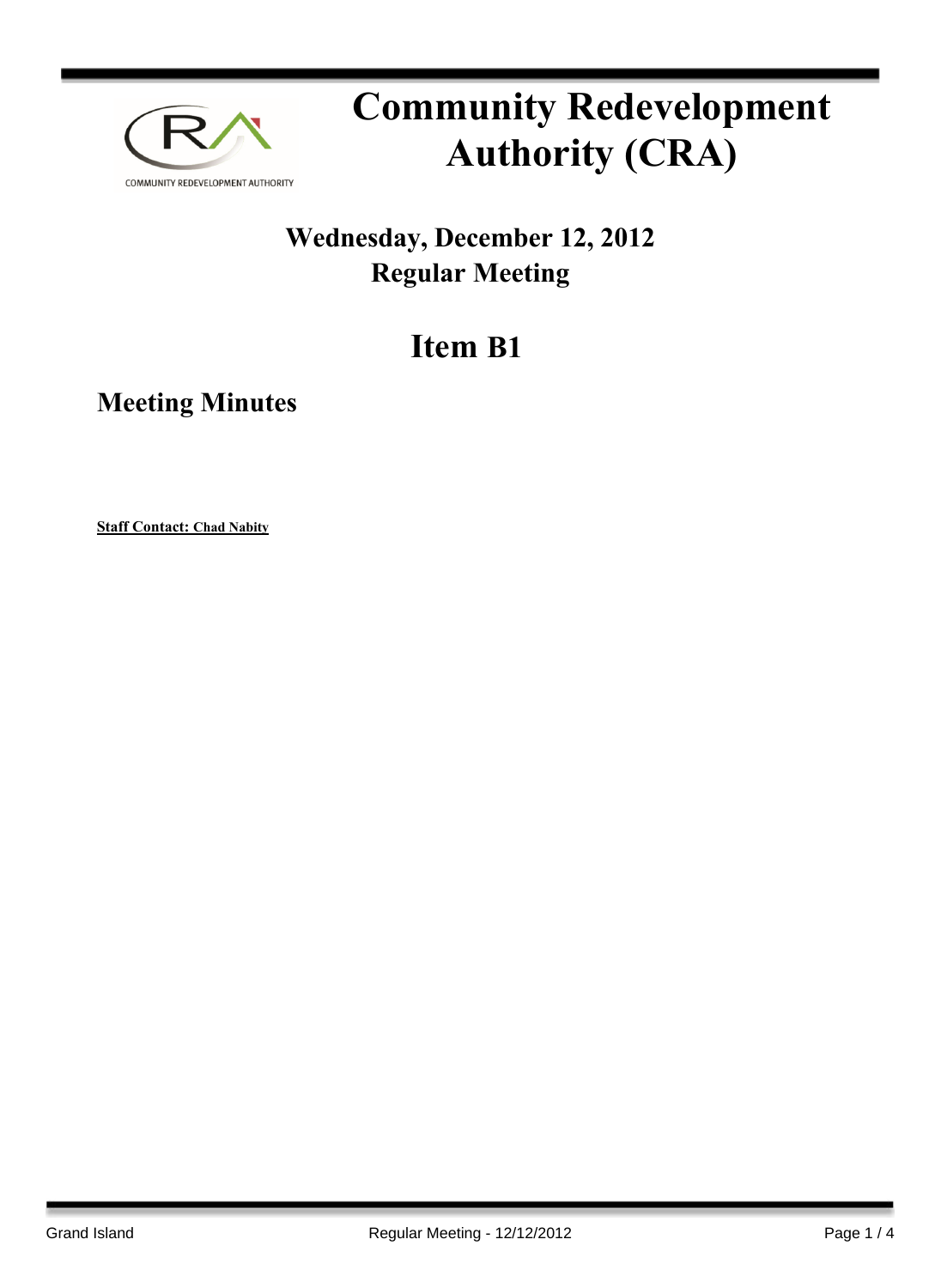#### OFFICIAL PROCEEDINGS

#### MINUTES OF COMMUNITY REDEVELOPMENT AUTHORITY MEETING OF November 14, 2012

Pursuant to due call and notice thereof, a Regular Meeting of the Community Redevelopment Authority of the City of Grand Island, Nebraska was conducted on November 7, 2012 at City Hall 100 E First Street. Notice of the meeting was given in the November 14, 2012 Grand Island Independent.

1. CALL TO ORDER. Chairman Barry Sandstrom called the meeting to order at 4:00 p.m. The following members were present: Tom Gdowski, and Glen Murray. Also present were; Director, Chad Nabity; Secretary, Rose Rhoads; Finance Director, Jaye Monter; Legal Counsel, Duane Burns (Member Michelle Fitzke, Sue Pirnie was absent).

Sandstrom stated this was a public meeting subject to the open meeting laws of the State of Nebraska. He noted that the requirements for an open meeting were posted on the wall easily accessible to anyone who would like to read through them.

- 2. APPROVAL OF MINUTES. A motion for approval of the Minutes for the October 10, 2012 meeting was made by Gdowski and seconded by Murray. Upon roll call vote all present voted aye. Motion carried unanimously.
- 3. APPROVAL OF FINANCIAL REPORTS. Monter reviewed the financial reports for the period of October 1, 2012 through October 31, 2012. Motion was made by Gdoski and seconded by Murray to approve the financial reports. Upon roll call vote, all present voted aye. Motion carried unanimously.
- 4. APPROVAL OF BILLS. The bills were reviewed by Sandstrom. Motion made by Murray and seconded by Gdowski to approve the bills in the amount of \$381,812.87. Upon roll call vote all present voted aye. Motion carried unanimously to approve the payment of bills totaling \$381,812.87.
- 5. REVIEW OF COMMITTED PROJECTS & CRA PROPERTY. Nabity reviewed the Committed Projects. YMCA project is completed. A request for payment should be coming in sometime. The Downtown BID is working on the Grand Generation/YMCA tree project. The Howard Johnson Façade is complete; a request for payment is in pending on finals with the Building Department.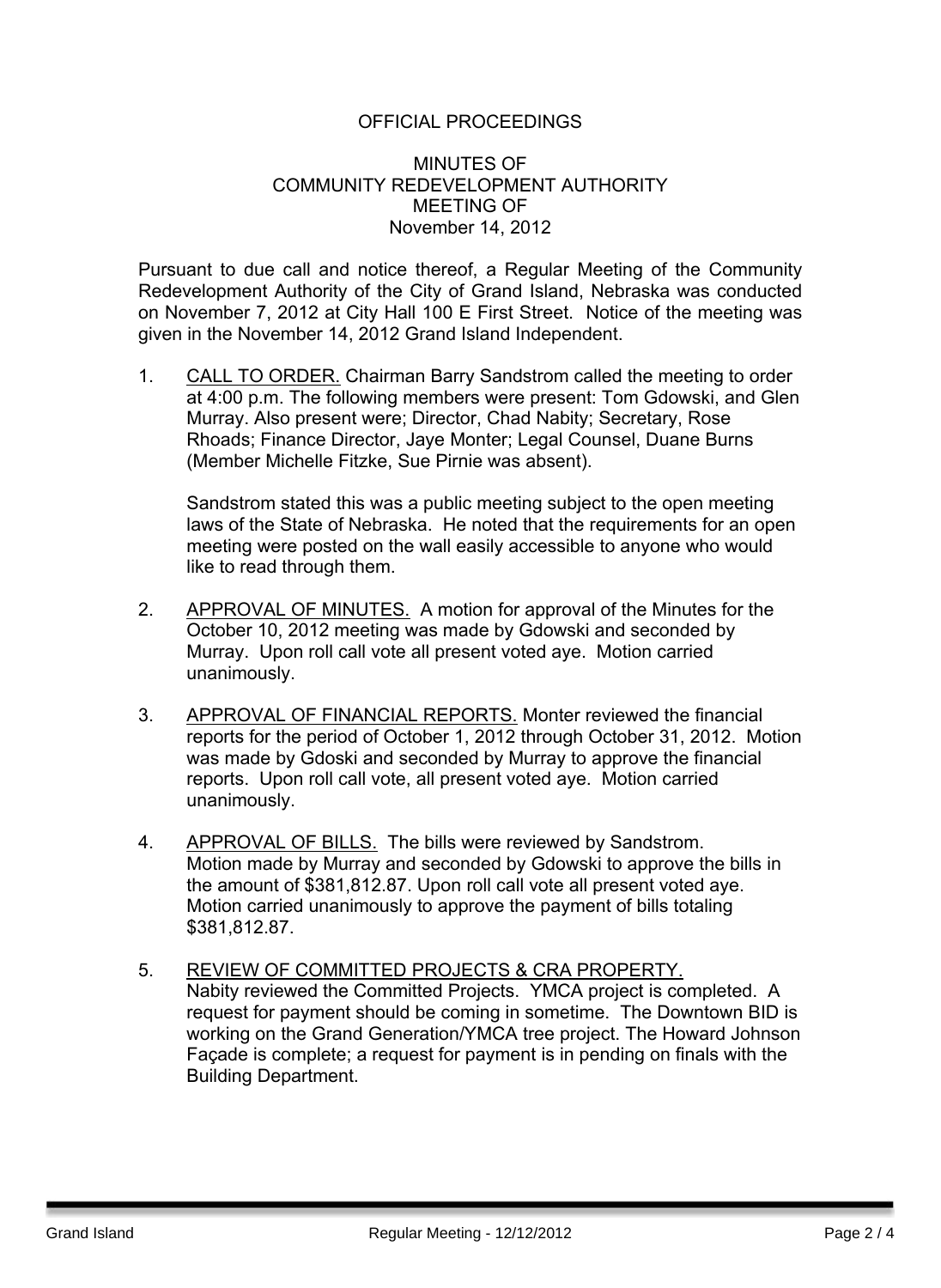6. CONSIDERATION OF INTENT. Consideration to approve Resolution 153 and to enter into a Redevelopment Contract with Auto One, Inc., (the "Developer") for redevelopment of an area within the city limits of the City of Grand Island, 1135 South Locust. The CRA passed resolution 145 notifying City Council of their intent to enter into a redevelopment contract at their meeting on September 19, 2012. The Hall County Regional Planning Commission met on October 3, 2012, and passed Resolution 2013-01 finding that this plan amendment is consistent with the comprehensive development plan for the City of Grand Island. The Grand Island City Council passed Resolution 2012-313 at their meeting on October 23, 2012.

A motion to approve Resolution 153 and enter into a Redevelopment contract with Auto One, Inc., was made by Murray and seconded by Gdowski. Upon roll call vote all present voted aye. Motion carried unanimously.

7. CONSIDERATION OF REDEVELOPMENT CONTRACT. Consideration to approve Resolution 154 Grand Island Area Habitat for Humanity, (the "Developer") has proposed to redevelop an area within the city limits of the City of Grand Island at 1103 St Paul Road. The CRA passed resolution 147 notifying City Council of their intent to enter into a redevelopment contract at their meeting on September 19, 2012. The Hall County Regional Planning Commission met on October 3, 2012, and passed Resolution 2013-02 finding that this plan amendment is consistent with the comprehensive development plan for the City of Grand Island. The Grand Island City Council passed Resolution 2012-312 at their meeting on October 23, 2012.

A motion to approve Resolution 154 and enter into a Redevelopment contract with Auto One, Inc., was made by Gdowski and seconded by Murray. Upon roll call vote all present voted aye. Motion carried unanimously.

#### 8. MASONIC TEMPLE LIFE SAFETY DISCUSSION & POTENTIAL FUNDING AS OTHER GRANTS.

Amos Anson explained to the board his potential plans with the Masonic Temple. He asked the board to advance his \$25,000 to begin the demo process.

Sandstrom recommended a committee to oversee the process of creating a TIF process for the Masonic Temple, he also asked Murray and Gdowski to make up the committee.